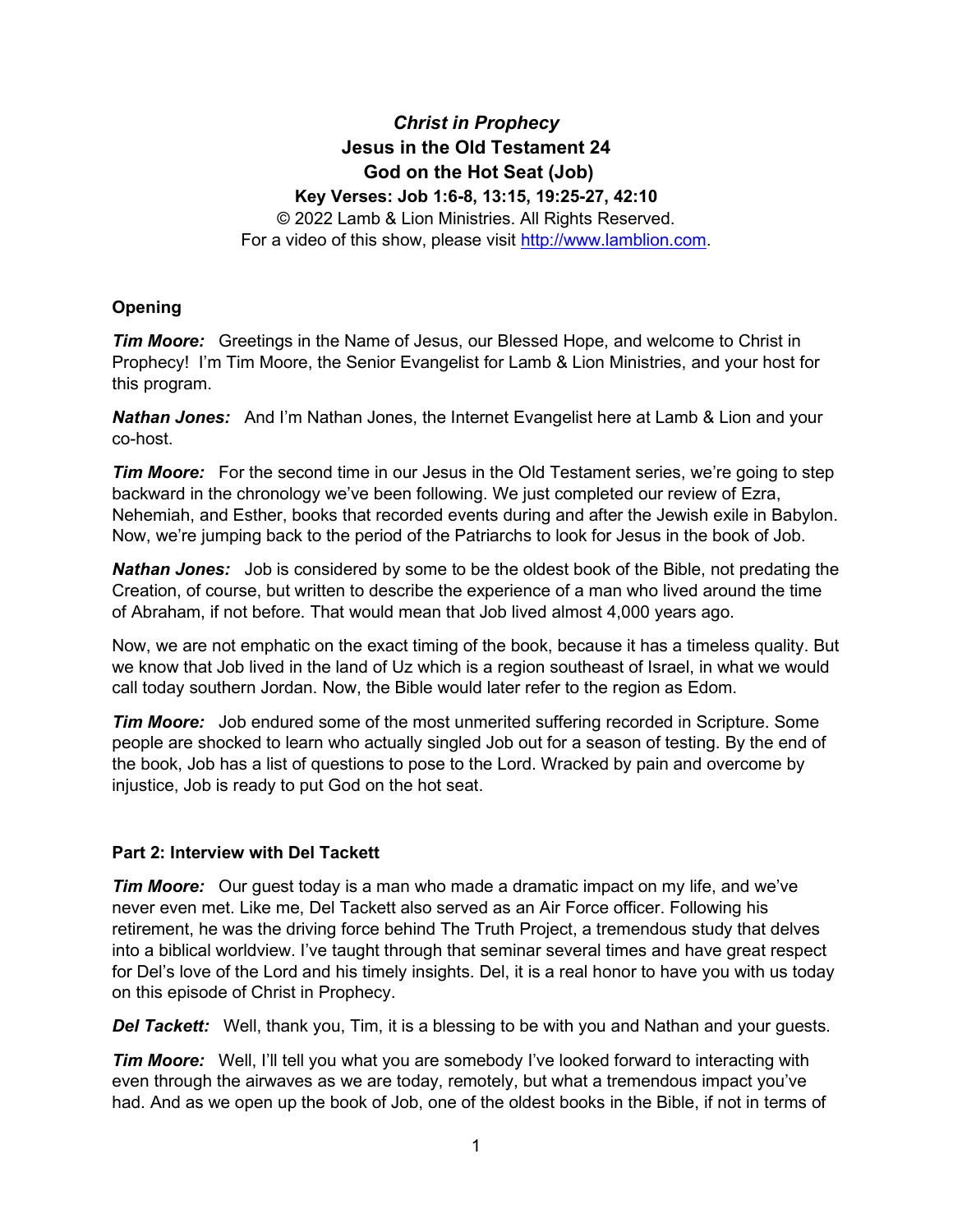its writing, then at least in terms of the account it is describing, Scripture is quite laudatory of this man known as Job. He is called "blameless and upright." He is said to "fear God and turn away from evil." And so far, so good in terms of this man. But in a very mysterious passage, we're told that on a day when "the sons of God came to present themselves before the LORD, Satan also came among them." And as the Lord and Satan engaged in a dialogue, who brought up Job as a man worthy of consideration?

*Del Tackett:* Well, as strange as that may seem to us, God is the one that brought him up. He said, "Have you considered my servant Job?" And then He said some very amazingly positive things about him, "He was blameless and upright, and a man who feared God and turned away from evil." So, yes, God introduced him to Satan.

### *Tim Moore:* Wow.

**Nathan Jones:** I think we could all agree that none of us would want to be introduced by God to Satan, and endure what Job had to do. It's interesting that once the Lord allowed Satan to go ahead and test Job, that within a few minutes four different servants show up and they all bring terrible news. "Your children area dead." "Your servants are dead." "Your cattle have been taken away." And all these terrible things. He went from very rich, to very poor very quickly. And as Paul Harvey used to say, well, "That's the rest of the story." Well, was Satan finished with Job yet?

**Del Tackett:** No, then God spoke to Satan and said the same positive words again about Job, though Satan had done these things to him, as God says, "Without cause." And Job had retained his integrity and God was pointing that out. But Satan as always, the accuser said, "Well, that is because you didn't let me touch him." As Satan said, "Let me touch his bone, and flesh." So, then God then granted Satan access to him physically. As the Scripture said he was covered with loathsome sores from the sole of his feet to the crown of his head, and Job scrapped himself with broken pottery. So, he suffered physically, and he suffered mentally, and he also suffered psychologically and socially because his friends turned out to be less than friends.

*Tim Moore:* They certainly did. You know it is always interesting to me that Satan definitely had a role in Job's suffering. Satan is said to have inflicted him, and the Lord allowed that. But who is it that knew the limits of Job's faith prior to his testing? In other words, you can almost say it was not just a test of what Job could endure, but it was a test of his faith. And who also allowed the testing to come into Job's life and set boundaries on the inflictions that Job would suffer at Satan's hand?

**Del Tackett:** Yeah, of course God is the one who right from the beginning told Satan how far he could go with Job, and no farther. And just as we are given the promise in the New Testament that God will not allow us to be tested beyond, tempted beyond what we are able. God provided those same boundaries and limits for Job. And its clear from the rest of the book that Job could take a lot, more than I could bear.

*Nathan Jones:* It is interesting that Job had three friends show up, and later a fourth friend. How much help was their counsel? Were they wise men?

*Tim Moore:* Wise guys I would say.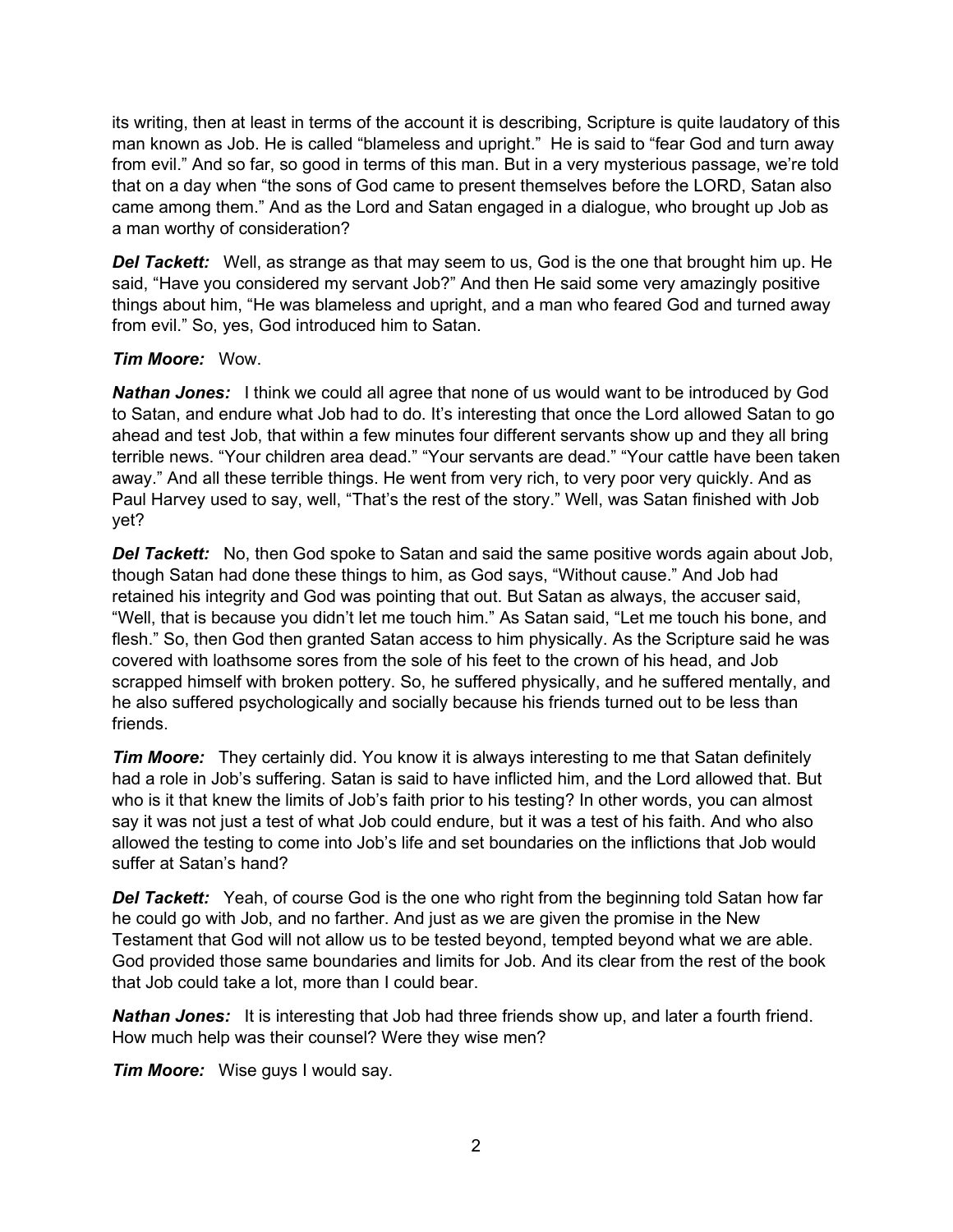*Del Tackett:* Well, you know their words of wisdom weren't always wise. You remember at the end of the book God was angry at them and took them to task for not speaking right about the character of God. Unfortunately, Job's friends ended up being more of a curse to him. They accused him and taunted him, even in the midst of the worse of his suffering. I mean who needs Satan when you have friends like Job's?

*Tim Moore:* Good way to put it. You know the other thing that Job had at his hand was a helpmate who wasn't always helping him to a right mentality. In other words, today, Del we have Scripture, God's Word as revealed to us "and it shines as a lamp unto our feet and a light unto our path," according to Psalm 119:105. But Job being so early in human history did not even have the written word of God, He only had his faith in the Almighty and a determination not to sin. But it was his wife who suggested that he just "curse God and die." But still Job did not sin with his lips.

*Del Tackett:* Well, we don't know much about when Job lived. But we do read this in Job 23:12, as Job is speaking about God he says this, "I have not departed from the commandment of His lips; I have treasured the words of His mouth more than my portion of food." So, Job had the Word of God for sure. Whether or not that was written or oral, we just don't know. But regardless Job remained faithful through all of this. I can't imagine what it would be like to be suffering deeply, and the one earthly person that you would hope would be comforting you would be your wife. But she encouraged him to curse God. And to even die. I mean that is hard to comprehend. But we also need to note, in all of this, and that is that Job was not perfect through all of this, he was faithful, but he wasn't perfect.

When God finally speaks He roars out to Job. And he says, this is what we read in Job 38:1, "Then the Lord answered Job out of the whirlwind and said, 'Who is this that darkens counsel by words without knowledge? Dress for action like a man; and I will question you, and you make it known to me.'" Then God begins that long pounding series of questions: "Where were you when I laid the foundation of the earth? Tell Me if you have understanding." It was a withering cross examine of Job. And in the middle of that God says this to Job, He said, "Will you even put Me in the wrong? Will you condemn Me that you may be in the right?"

And when God finished with all of this Job rightly said, "Oh, I despise myself and repent in dust and ashes." So, yes Job remained faithful to God, but he wasn't perfect in his knowledge. And of course, none of us are.

### *Tim Moore:* Wow.

*Nathan Jones:* You know I feel kind of for the wife, she is kind of the unsung other character in the story. She lost all her children. She lost her status. She lost her money too. But she seemed to take the worldly view of it, and saying, "Well, God must be punishing us. Let's curse God and die." And I think that society looks at it that way too. If anytime something bad happens we say, like we are back on that playground, "That's not fair." Are we meant to live in a fair universe? Is that what Job teaches us?

**Del Tackett:** Well, that depends upon on how we define the word fair, does it not? We often want our fairness to be according to our standards and our preferences. God is always fair. And He is always just. And in the end those who deserve punishment will receive it, and they'll receive it in full. And that's a punishment actually that we all deserve, except for those who are in Christ because He has taken that punishment that was deserved by us, and He's taken that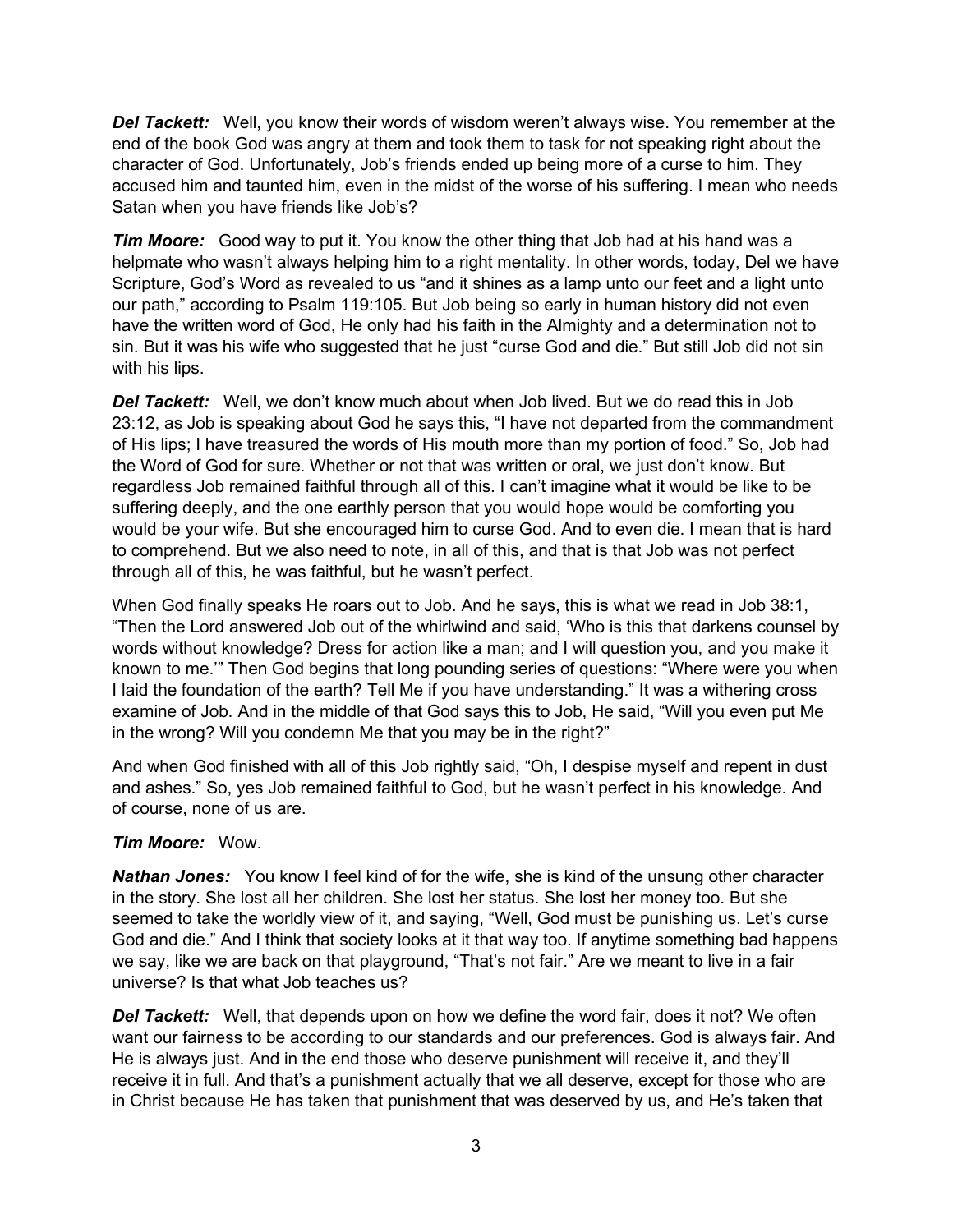upon Himself. That is what we read in Isaiah; He was punished for our iniquities. So, in that way God was fair, He punished Christ for our sins.

**Tim Moore:** Yeah, I was going to say it doesn't seem fair that I get off of what punishment and wrath I deserve, but really, Christ endured that, and so God's justice was met. And thankfully, His grace is such that I don't get what I deserved. You know, Job declared his intention throughout the book to ask God some questions when the chance presented itself. He said, "I'd like to ask Him." And I hear that all the time. "Well, I can't wait to ask God this. Or to demand an answer for that." And we hear people talk about wanting to put God on the witness stand, sort of like the theme of our episode today, asking Him to explain things to our satisfaction. We might even say that Job wanted to put God on the hot seat, in our common vernacular. Did God ever directly respond to Job's questions?

**Del Tackett:** Well, that's really interesting, because it seems to me quit frankly that God rarely answers man's questions. Jesus seldom answered people's questions. He simply told them what they needed to hear, what they needed to know. And He did the same to Job. I mean can you imagine yourself as Job when God thunders back after Job has been asking all these questions? And He says, "Who is this that darkens counsel by words without knowledge?" That is what we read earlier. "Gird your loins, I will ask you and you instruct Me! Where were you when I laid the foundations of the earth?" In reality see Job's questions, and even our questions sometimes just aren't right. And so, God tells us what we need to know; rather than answer our questions that just aren't right questions.

**Nathan Jones:** It's interesting the other half of that verse, Job 38:4, "Tell Me if you have understanding." And then He goes on to say how He's determined the measurements of the universe, and the morning stars sang, and He gives us all this history. Are we as humans, with our little three-pound brains capable of understanding all that God can comprehend?

*Del Tackett:* Well, Nathan that is really a great question, because certainly we can't comprehend the depth of the infinite, and eternal, and holy God. But He has revealed Himself to us. He's revealed Himself to us in His Word. He has revealed Himself to us in what He has made so that we can know Him, and that we can know Him rightly, maybe not to the depth, certainly not to the depth of who He is, but we can know Him and know Him rightly. And it is so like God to take the circumstances of life and use them to point our thinking back to Him. That's what is happening here in Job. When we turn our eyes upon Him the circumstances of our life should grow dim. And that is what happening here with Job and his friends, He is pulling them out of their own little self-centered stories, and turning their eyes back on Him; His nature and His character. That is the true source of all truth. And it's the source for all of our answers.

*Tim Moore:* It certainly is. I think some people want to key on those aspects of God's wonder that He is not chosen to reveal, and that frustrates them instead of really gravitating to the things He has revealed. He has revealed Himself through His Son Jesus Christ. And people just want to dismiss that and key on the things that they cannot know, and arguably are unknowable, again with our three-pound brain. Job makes several very dramatic statements that I think have prophetic and even Messianic ramifications. Where do you see Job testifying to his faith in a Savior, in a Messiah who would come in the fulness of time?

*Del Tackett:* Yeah, and there are a couple that are very prominent here in Job. There are several of them, but a couple that are quite prominent. In Job 13:15, Job says, "Though He slay me, I will hope in Him." This is a man who understands the promise of life after death, the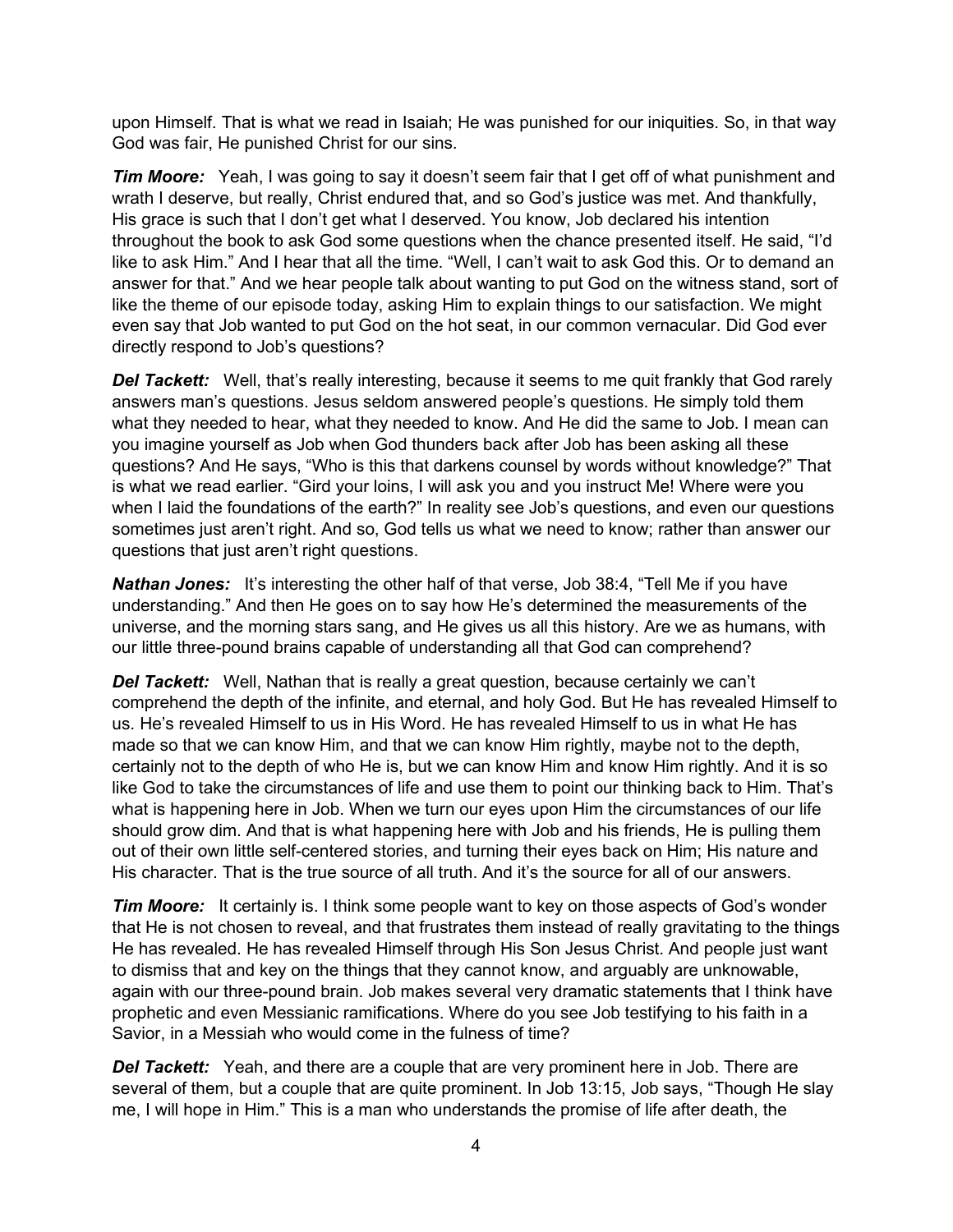promise of a salvation. In Job 19:25-27 he says, "As for me, I know my Redeemer lives, and at the last He will take His stand on the earth. Even after my skin is destroyed, yet from my flesh I will see God; Whom I myself shall behold, and Whom my eyes shall see and not another."

Even without knowing for sure where Job fits in the Bible's chronology, for sure he had at least the understanding of what we call the protoevangelium that we see in Genesis 3, where the seed of the woman would come, that is Christ, and would one day make all things right again. It is apparent to me that Job had that understanding of the coming of a Messiah. He certainly didn't know it clearly, for sure he did not know it clearly, but he had an understanding of the Messiah, and that He would one day come.

*Nathan Jones:* Fascinating. Not only did he have an understanding of the Messiah, but as we are going through this Jesus in the Old Testament series we are looking for preincarnate appearances of Jesus called Christophanies, and symbols, and foreshadowing's of Jesus. So, he foresaw the Messiah coming. But was Jesus actually there during the story of the book of Job?

*Del Tackett:* Well, you know we don't have that specific kind of language in Job. Many people believe, and I do as well, that when there is a physical presence of God that is manifested on earth, it is most likely that this is the person of Jesus. Now, we want to make sure, by the way, we want to make sure, because it is very easy for us to fall into polytheism; we begin to think that God is three separate Gods. So, when God appears, God appears. And sometimes we don't want to get caught up in thinking, well, which person was this? As if it was a separate God. But for sure when I look at Job I see the whole thing in the light of Christ.

And I think it is best understood when we look at Isaiah 53, which was pointing to Christ, and the suffering Messiah, because the parallels are just simply amazing. Here is a man chosen by God who suffered terribly. Isaiah said He was smitten by God. And Job was indirectly smitten by God. Isaiah says that the Messiah was despised and rejected; Job says that he was abhorred by others. Jesus cried out, "Why have you forsaken Me?" And Job does the same thing. Isaiah tells us that the suffering Messiah would be restored; and so was Job.

Now, you know we have to be careful with types. It doesn't mean that Job is perfect. It doesn't mean that he was Christ. See Job is trying to make the case that his righteousness should mean that his circumstances should be better. His friends were trying to make the case that it was Job's unrighteousness that was bringing about the circumstances he found himself in. Our salvation rests solely upon the righteous. That is why Job is expressing the Gospel to us here, the book of Job is expressing the Gospel to us. We can't claim health and wealth, and happiness because of our righteousness, nor can we link our suffering or our persecution or other negative things to our lack of righteousness. In fact, Jesus said that those who are in Christ would suffer in this world, therefore we count that all as joy. Now, oftentimes that is easier said than done, right?

*Tim Moore:* It certainly is. You know I love what you mentioned about Job being a type of Christ, imperfect though he was. And we would even say, I would, I think you would agree, that Job in his understanding expressed a godly worldview. It was imperfect, it didn't have the fulness of revelation of scripture that we have, even with the New Testament. But when you use the language, and you really have dramatically demonstrated the power of worldview. What do we mean, for our viewers sake, when we talk about a Biblical or a Christian worldview? What are some of the basic tenants of a Christian or Biblical Worldview.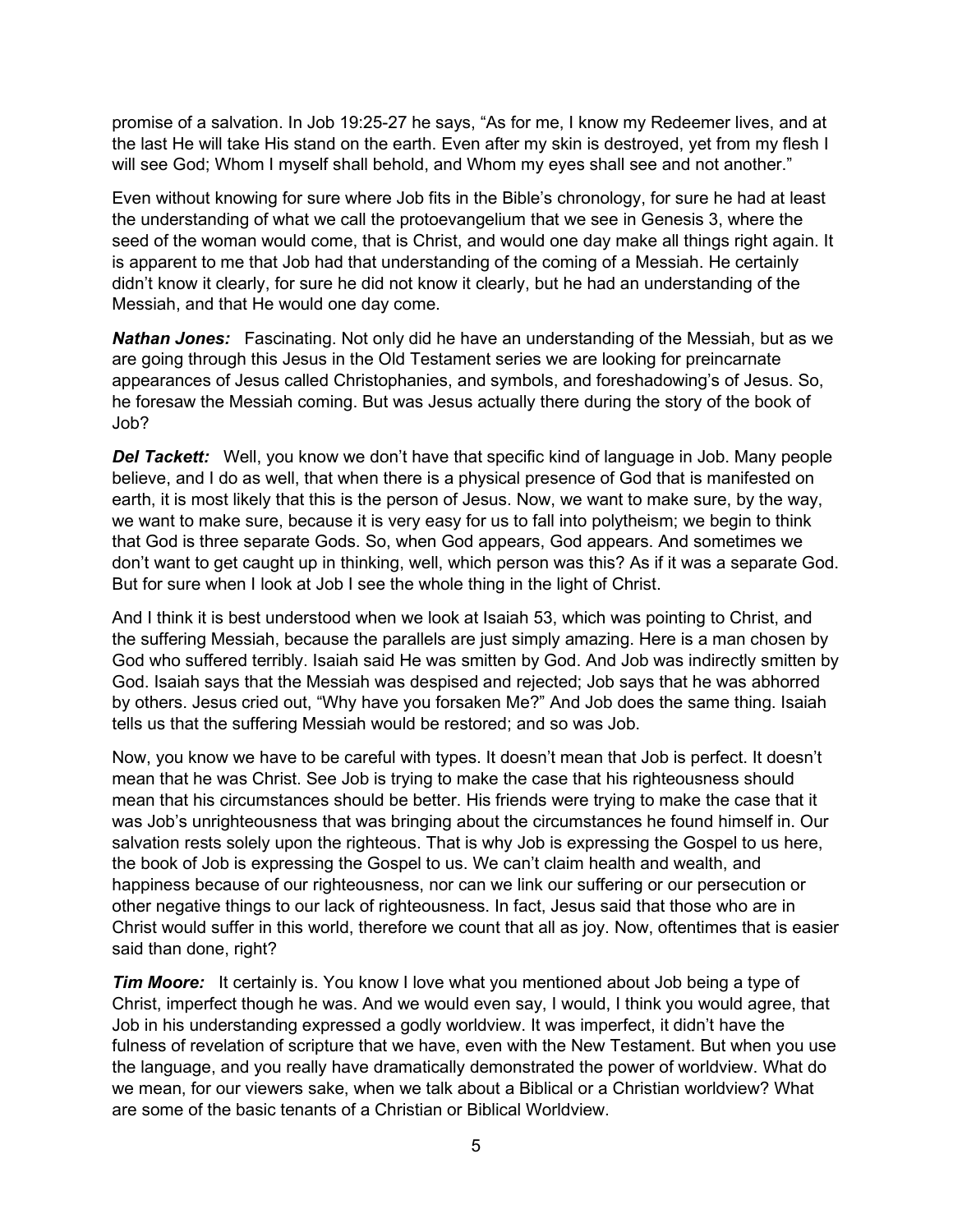*Del Tackett:* Sure. Well, when we speak of a Biblical worldview we are talking about the truth claims that God has revealed to us that speak the truth about all of life; the 360 degrees of life; from philosophy, to science, to history, to social order. Now, our personal worldview however is often tainted by the truth claims that come from the world of flesh, and the enemy. And as Christians we are constantly trying to conform our personal worldview more and more with God's worldview. God has spoken about what is true about the world around us, and that is what we need to make our thinking conform to.

*Tim Moore:* Well, I certainly agree. And I've said even in our introduction I have thoroughly appreciated The Truth Project, which was your major series talking about worldview. And I actually hope our viewers will delve into getting a copy of the Truth Project, participating in that wonderful study. But you are on the cusp or have just released another Biblical worldview small group series that will allow people to cross examine the Bible's account of history. So, tell us a little bit about The Engagement Project.

*Del Tackett:* Well, basically The Engagement Project is trying to answer the question: Why are we still here in this world? And once we have a Biblical worldview, as best as God will allow us to have that Biblical worldview, what are we supposed to do with it? The Engagement Project is a 10-week small group study in video form, with lots of animations and vignettes. God appears to put His hands on it the same way He's put His hands upon The Truth Project, and it went all over the world. Some say 20 million people have gone through The Truth Project. And already we've begun to see God is putting His hands upon The Engagement Project. Now, let me tell you emphatically, that is not because of me. I'm just the tour guide and pointing people to the face of God. So, it has nothing to do with me. It just happens to do with the fact that God has chosen to bless it. So, The Engagement Project is basically to help us understand why we are here, and what are we supposed to do.

*Tim Moore:* So, Del how would our viewers, perhaps, connect with your ministry? Where could they go to find out how to download The Engagement Project, or to get a copy of the wonderful Truth Project series?

**Del Tackett:** Sure, the best way to do that is simply to go to deltackett.com, and then you can follow the menus and so forth in terms of how to get trained to lead a small group in The Engagement Project or to lead a small group in The Truth Project.

**Tim Moore:** Wonderful. Well, Del you are a willing servant, and God only uses willing servants some of them grudgingly, but you have not been a grudging servant unlike Jonah, you have been a willing servant. And so, you have been a conduit of blessing. I know that this new series will be a great blessing to many. And I just want to thank you again for joining us today to dive into the book of Job and to seek wisdom, and really to point us to Jesus Christ, our soon returning King, who is the Way, the Truth, and the Life.

*Del Tackett:* Thank you, Tim. Thank you, Nathan.

### **Closing**

*Tim Moore:* In addition to being one of the oldest books of the Bible, Job is one of the most difficult. It challenges our assumptions about the heavenly realm and dramatically shows that God's ways are above our ways.